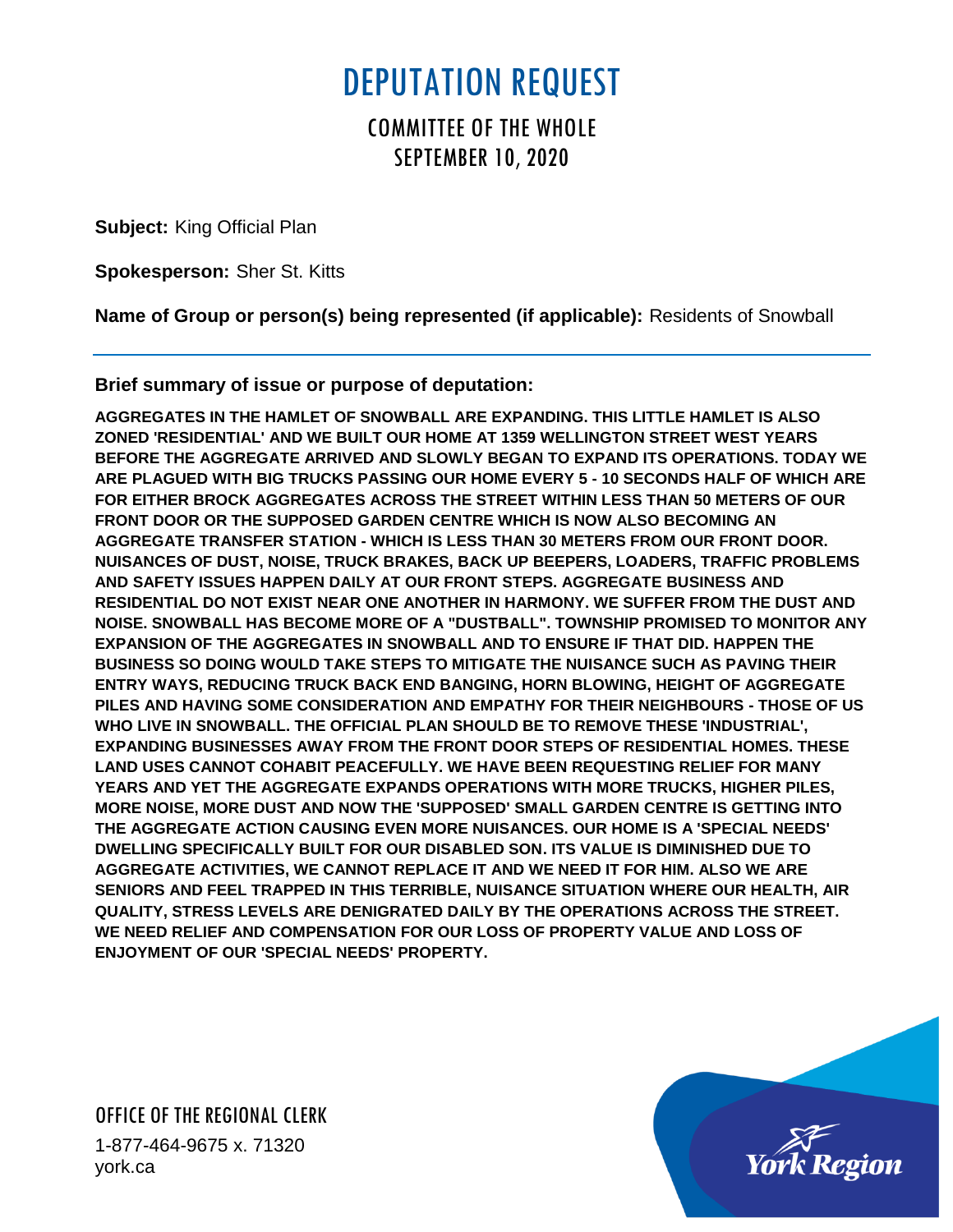**WE ASK FOR ASSISTANCE FROM YORK REGION AND FROM THE TOWNSHIP OF KING TO REMOVE THESE NUISANCE BUSINESSES FROM SUCH CLOSE PROXIMITY TO OUR HOMES AND/OR ENSURE THEY DO 'EVERYTHING' POSSIBLE TO CARE FOR THE RIGHTS OF THE RESIDENTS OF SNOWBALL I.E. PAVE THEIR PROPERTY, WATER AS NEEDED, GET TRUCK OPERATORS TO BE CONSIDERATE RE BRAKING, BANGING, HORN BLOWING, REDUCE THE # OF BIG TRUCKS ENTERING/EXITING, REDUCE HEIGHT OF PILES OF AGGREGATE, MOVE PILES TO BACK OF THEIR PROPERTY, PUT UP HIGHER CONCRETE WALLS...AND TO HAVE THE SUPPOSED GARDEN CENTRE BE ACCOUNTABLE FOR THE NEW NUISANCES THEY ARE CREATING. SEE ATTACHED - SEE THE DUST WE HAVE ENDURED FOR MANY YEARS - AND NOW ITS HAPPENING AT THE GARDEN CENTRE TOO... ITS TOO MUCH AND IF THIS CONTINUES SNOWBALL WILL BECOME AN INDUSTRIAL SITE, NOT HABITABLE BY RESIDENTS ESPECIALLY US WHO ARE ACROSS THE STREET.**

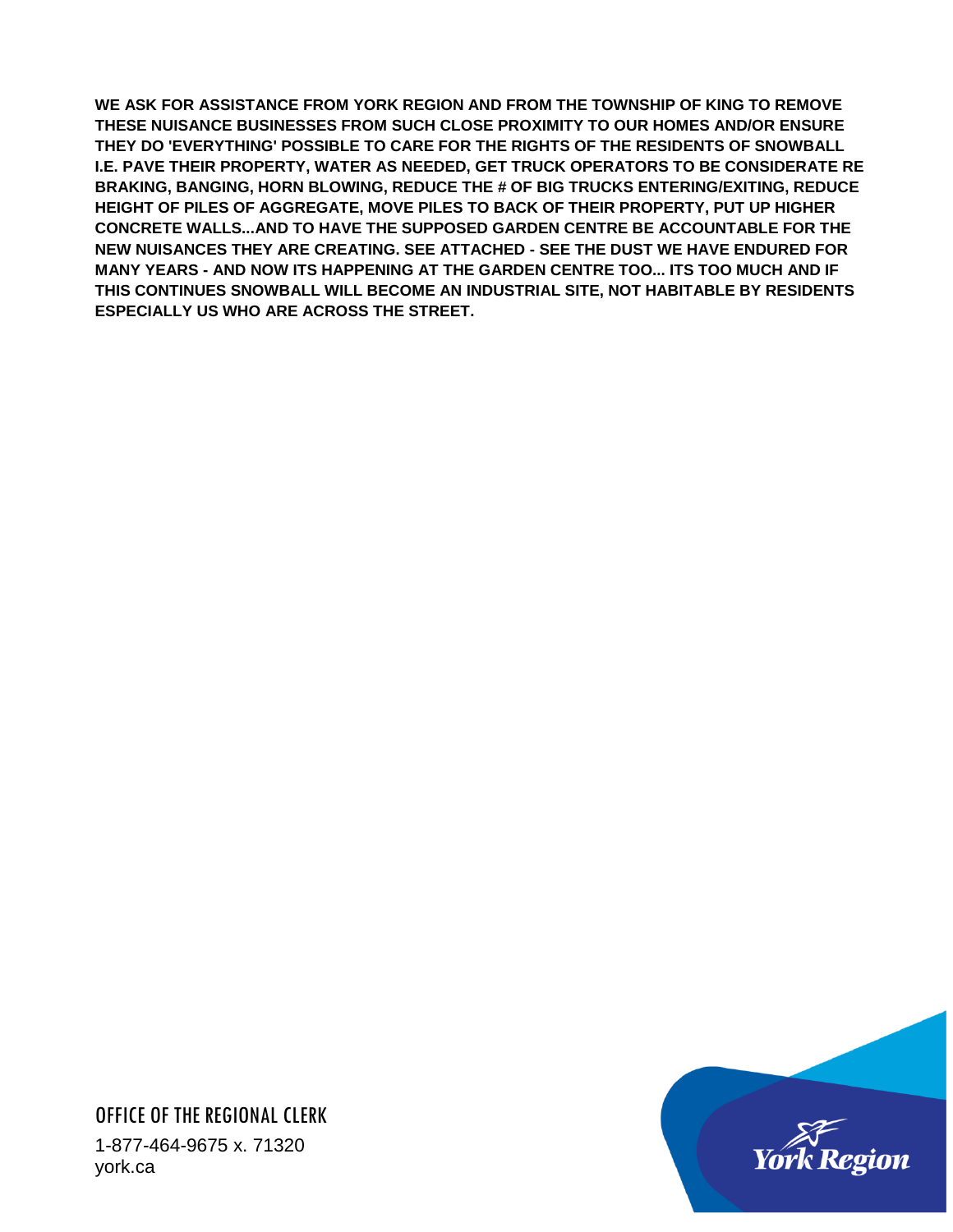## *Dust Clouds, Noise Pollution and Traffic Jams in Snowball Written in 2011*



**Dust Clouds in Snowball Hamlet**

*Snowball residents are caught in a cloud* of controversy and dust regarding the extreme growth of Brock Aggregates (G&L) at 1380 Wellington St. W. which has grown out of its M2 boundaries onto land protected by the Oak Ridges Moraine Conservation Act and lands zoned Rural use only. To make it 'right' and to erect a 2300 square metre building on the site G&L now want zoning and planning amendments passed.

**Snowball is a "Hamlet"** under the official plan. This designation's objective is to retain the rural character of hamlets while permitting only limited growth... A Hamlet is primarily residential in nature...

*Operations of G&L are destroying* the rural character and residential use viability in the little Hamlet of Snowball, which cannot accommodate a major industrial use and retain these values. Snowball residents' property values are diminishing as the aggregate grows.

*G&L now a Major Development:* Currently Snowball Residents Group estimate 40-60 trucks entering and leaving this transfer station daily. Hamlets and the lands they are on allow only **small industrial** use. This 40-60 trucks coming and going cause huge, blinding dust clouds reduce visibility on the highway; continuous beeps of loader backing up and loud loading noises; noisy truck brakes and banging truck flaps several times per hour Monday – Saturday and on holidays. Large 4 axle trucks cannot turn safely out of the facility onto Wellington; they do so using residents' driveways and stopping traffic and using the soft shoulders to create even more dust. Trucks park on the soft shoulders of Wellington in the morning waiting for G&L to open...

*Watering to Keep Dust down* – This answer causes even more problems for residents. Watering after all these trucks causes pools of sand and water in our driveways, in our ditches clogging everything up and piling up on our properties. Watering the silt and dust on the road makes the road slippery and dangerous to vehicles.